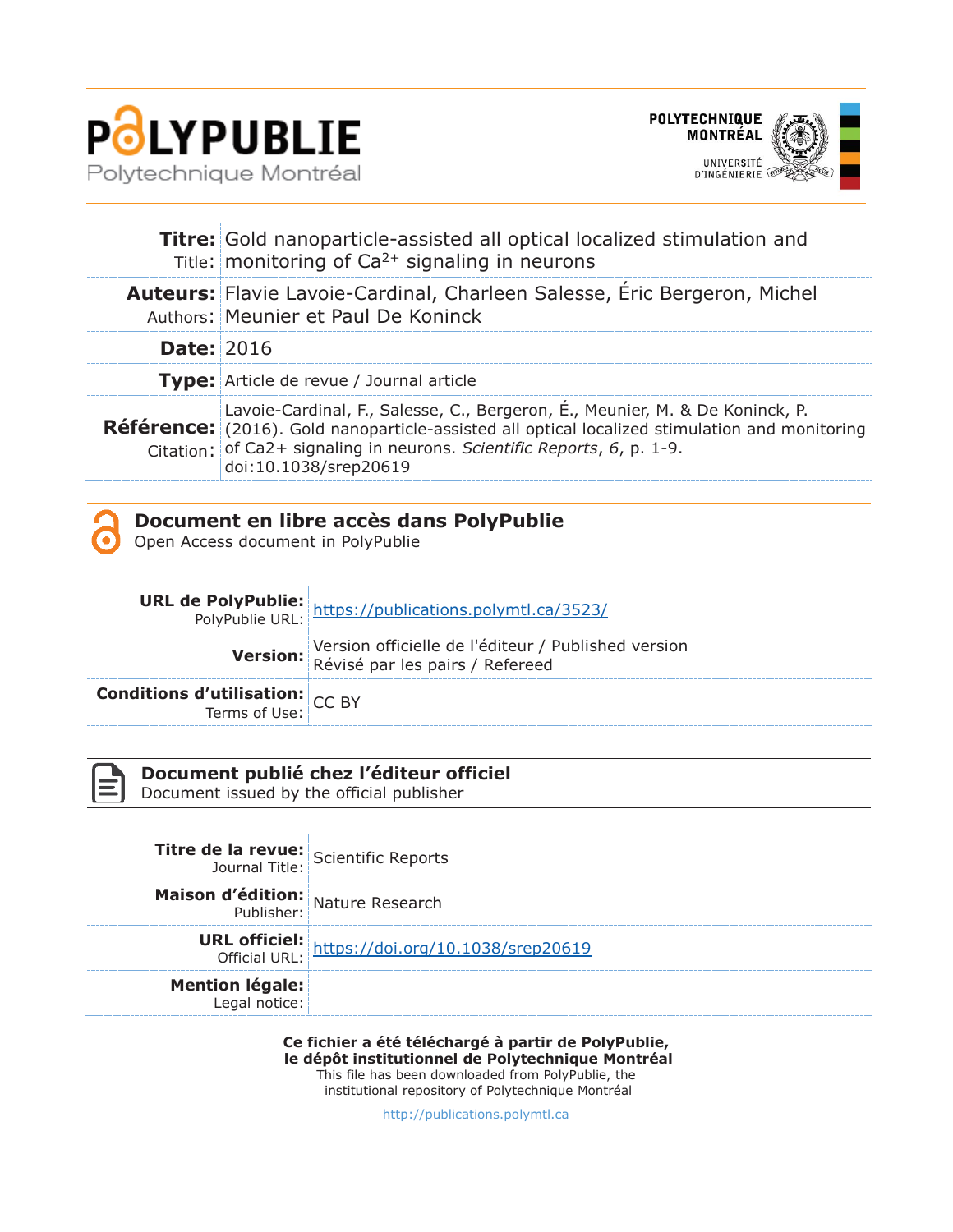# SCIENTIFIC REPORTS

Received: 01 October 2015 Accepted: 08 January 2016 Published: 09 February 2016

## **Gold nanoparticle-assisted all OPENoptical localized stimulation and**  monitoring of Ca<sup>2+</sup> signaling in **neurons**

**Flavie Lavoie-Cardinal<sup>ͷ</sup>, Charleen Salesse<sup>ͷ</sup>, Éric Bergeron, Michel Meunier & Paul De Koninck<sup>ͷ</sup>,**

**Light-assisted manipulation of cells to control membrane activity or intracellular signaling has become a major avenue in life sciences. However, the ability to perform subcellular light stimulation to investigate localized signaling has been limited. Here, we introduce an all optical method for the stimulation and the monitoring of localized Ca<sup>+</sup> signaling in neurons that takes advantage of plasmonic excitation of**  qold nanoparticles (AυNPs). We show with confocal microscopy that 800nm laser pulse application onto **a neuron decorated with a few AuNPs triggers a transient increase in free Ca<sup>+</sup>, measured optically with GCaMP6s. We show that action potentials, measured electrophysiologically, can be induced with this approach. We demonstrate activation of local Ca<sup>+</sup> transients and Ca<sup>+</sup> signaling via CaMKII in dendritic**  domains, by illuminating a single or few functionalized AuNPs specifically targeting genetically-modified **neurons. This NP-Assisted Localized Optical Stimulation (NALOS) provides a new complement to light-dependent methods for controlling neuronal activity and cell signaling.**

Light-based stimulation of neurons or neuronal networks with optogenetic tools has become a well-established and powerful approach to study neural circuit function<sup>1</sup>. It provides several advantages over electrical stimulation, such as the capacity to genetically control the subtype of neurons to be stimulated, the capacity to excite or inhibit neuronal activity and in some cases, a reduced level of invasiveness<sup>2</sup>. However, to investigate local signaling processes, triggered by local membrane activity, optogenetics has not been successful, primarily because light-gated channels have a very small conductance. Neurotransmitter uncaging, with ultraviolet (UV) or two-photon excitation, has been elegantly used to drive single synapse activation<sup>3</sup>. The precision of uncaging is very high, such that the laser beam must be within  $1 \mu m$  of an identified synapse, usually a dendritic spine (recognizable by its shape) to evoke a synaptic response. This approach, however, cannot be used to activate a dendritic response at a non-synaptic site. On the other hand, infrared (IR) light-induced neural stimulation with short laser pulses has been shown to excite neurons by affecting membrane capacitance, likely via a local heating process<sup>4,5</sup>. Moreover, femtosecond (fs) laser pulses could be used successfully for targeted gene transfection and  $Ca^{2+}$  wave induction<sup>6-10</sup>. Interestingly, gold nanoparticles (AuNP)-assisted IR neural stimulation using gold nanorods has been demonstrated to increase neurite growth and whole cell electrical response<sup>11-13</sup>. AuNPs are known to convert light into heat after excitation with a visible continuous wave (cw) laser<sup>14,15</sup>. Upon excitation of AuNPs with fs laser pulses, near-field enhancement and plasma generation was previously related to nanocavitation formation and could be used successfully for AuNP-assisted cell perforation and transfection<sup>16-19</sup>. Characterization of the phenomenon with simulation and experimental data was performed for a fs laser operating at 1 kHz, but due to pileup effects, the exact mechanism taking place for higher repetition rates remains unclear<sup>19</sup>. Recently, it was shown that irradiating functionalized 20 nm AuNPs by a 1 ms 532 nm light pulse at a repetition rate of 40 Hz could be used to trigger action potentials (APs)<sup>14</sup>. However, up to now, targeted localized stimulation of single AuNPs and the corresponding subcellular response have not been demonstrated.

1Institut Universitaire en Santé Mentale de Québec, 2601 de la Canardière, Québec, QC, G1J 2G3, Canada. <sup>2</sup>Département de Biochimie, Microbiologie et Bio-informatique, Université Laval, Québec, QC, G1V 0A6, Canada. Laser Processing and Plasmonics Laboratory, Engineering Physics Department, École Polytechnique de Montréal, Montréal, QC, H3C 3A7, Canada. Correspondence and requests for materials should be addressed to M.M. (email: michel.meunier@polymtl.ca) or P.D.K. (email: paul.dekoninck@neurosciences.ulaval.ca)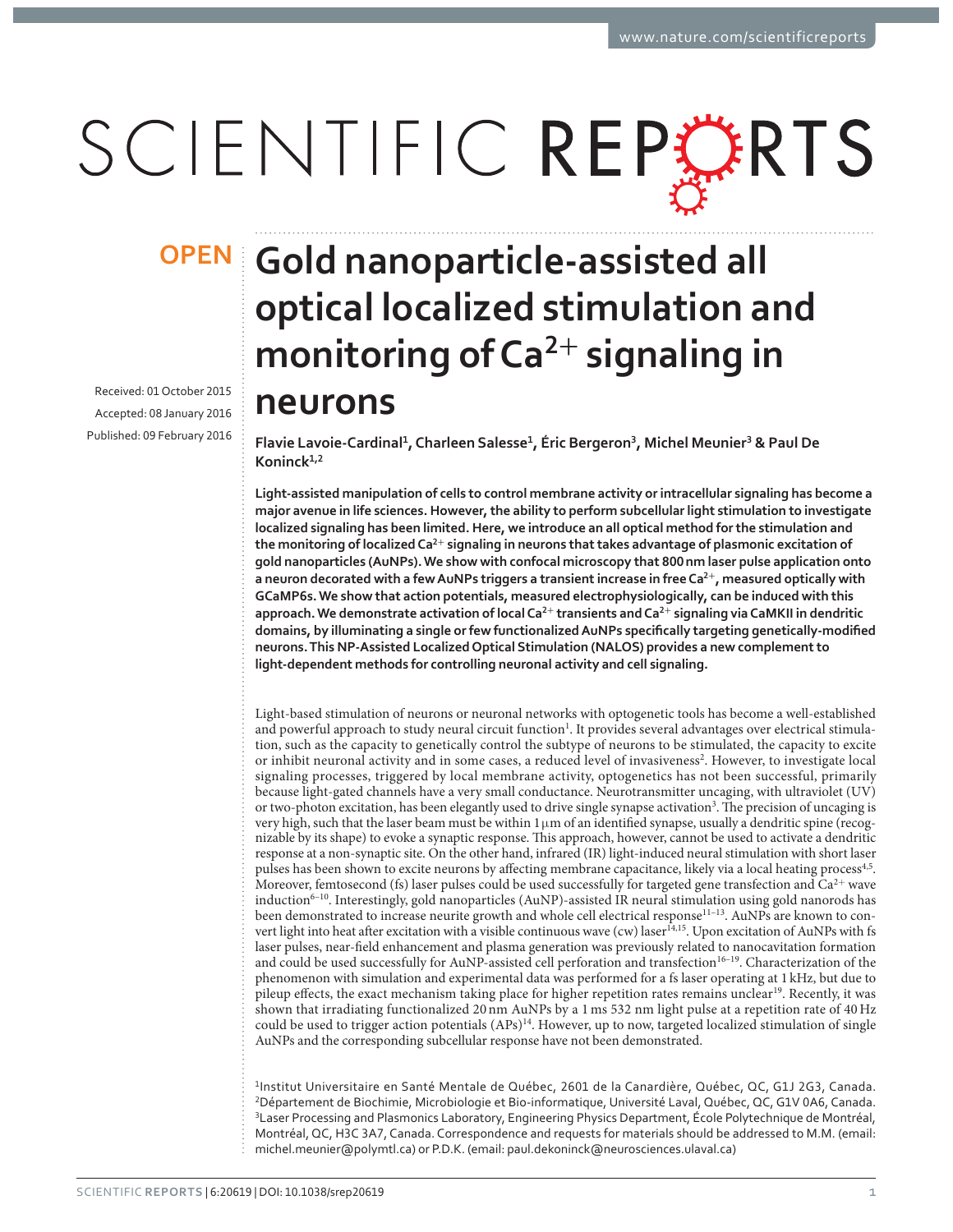Here, we present a technique called Nanoparticle-Assisted Localized Optical Stimulation (NALOS) for localized, diffraction-unlimited stimulation of subcellular regions on cultured hippocampal neurons by the mean of plasmonic excitation of single AuNPs. To combine optical stimulation and optical read-out of neuronal activity, we used the off-resonance plasmonic excitation of AuNPs with near-IR light (NIR) at 800 nm as a source for localized neural stimulation, and optical imaging of Ca<sup>2+</sup> oscillations, using a standard commercial confocal microscope. While non-specific binding of bare AuNPs onto the neurons was possible through passive sedimentation, we show that AuNP functionalization with monoclonal antibodies can be used to specifically target their localization on neuronal membranes expressing the targeted antigen. We demonstrate with combined  $Ca^{2+}$ imaging and whole-cell patch-clamping that photo-stimulation of neurons decorated with bare or functionalized AuNPs can drive local or widespread Ca<sup>2+</sup> responses and APs, depending on the intensity and localization of the illumination. Finally, we demonstrate that NALOS can be used to investigate local  $Ca^{2+}$  signaling in dendritic compartments, by monitoring the spatial dynamics of  $Ca^{2+}/calmodulin$ -dependent protein kinase II (CaMKII).

#### **Results**

**Nanoparticle-assisted localized optical stimulation with bare gold nanoparticles.** We first tested whether neurons decorated with 100 nm bare AuNPs could be stimulated by applying brief pulses of laser light. We incubated AuNPs directly onto cultured hippocampal neurons for 2h, expecting that some AuNPs would settle on their membrane via sedimentation. We reasoned that light stimulation at 800 nm should induce an off-resonance plasmonic excitation of the AuNPs, which might then serve to stimulate the neurons<sup>18-20</sup>. To monitor the neuronal response, we performed Ca<sup>2+</sup> imaging with laser scanning confocal microscopy (488 nm) on neurons transfected with the Ca<sup>2+</sup> sensitive protein GCaMP6s<sup>21</sup>. Both laser beams were focused through the same objective of a LSM-510 Meta (Zeiss) microscope. We first determined the extent of binding and the positions of the AuNPs by detecting their reflection following low intensity illumination (50 W/cm<sup>2</sup> at the focus of the objective) with fs pulsed 90 MHz laser at 800 nm (Fig. 1a). Several AuNPs appeared to adhere to the neuronal membrane, remaining in place after 10 min of HEPES-based aCSF perfusion. We measured the reflection point spread function (PSF) of the AuNPs, in order to stimulate only those PSFs under 510 nm (0.8 numerical aperture (NA)) or 410 nm (1.0 NA), thus avoiding the stimulation of large AuNP aggregates.

To produce off-resonance plasmonic excitation of the AuNPs on a neuron with the 800 nm fs pulses, we first scanned the entire field of view with a laser intensity of 0.27 MW/cm<sup>2</sup>, while simultaneously monitoring the GCaMP6s fluorescence. A single scan of the whole field of view with the fs laser induced widespread  $Ca^{2+}$  waves in the neurons (21 of 23 neurons tested) (Fig. 1b,c). At this laser intensity, repeated stimulation could be evoked. We next applied fs laser illumination at slightly higher intensity (0.53 MW/cm<sup>2</sup>) to sub-regions on the soma or proximal dendrites of the neurons where a diffraction-limited single AuNP reflection spot was localized. We also observed transient widespread Ca2<sup>+</sup> elevation, although the delay and amplitude varied with the location of the light stimulus (Fig. 1d,e). Altogether, we observed a reversible  $Ca^{2+}$  response following NALOS in 80% of the tested neurons, which was localized to a subdendritic region for 46% of the tested neurons (35 neurons, 3 independent cultures, Suppl. Fig. 1). Although large AuNP aggregates were excluded, single AuNPs or small AuNP clusters, non-distinguishable due to diffraction-limited PSF, may induce variable near-field enhancement and thus variability of the  $Ca^{2+}$  response for a given laser intensity. Indeed, 9% of the tested neurons showed a persistent  $Ca^{2+}$  increase after NALOS, which was most likely caused by the stimulation of a AuNP aggregate (Suppl. Fig. 1). We repeated the fs scanning over the entire field or in subregions of neurons that were not pre-incubated with AuNPs and observed no change in Ca<sup>2+</sup> activity (24 cells, 5 independent cultures, Suppl. Fig. 1). These results suggest that the presence of AuNPs on the surface of the neuron was sufficient to induce  $Ca^{2+}$  elevation in neurons exposed to fs pulsed laser light at 800 nm. Since the intensity range employed for NALOS is about one order of magnitude lower than the one used for two-photon microscopy, no cross-talk was observed between stimulation and fluorescence excitation.

We next tested whether it was possible to induce a highly localized  $Ca^{2+}$  elevation by applying irradiation over a very small region of interest (ROI) around one or few AuNPs. We observed an increase in GCaMP6s fluorescence directly after scanning over an ROI ( $5\mu$ m<sup>2</sup>) with the 800 nm fs laser at an intensity of 0.3 MW/cm<sup>2</sup> (Fig. 1f). The Ca<sup>2+</sup> elevation was transient and highly localized (Fig. 1g) around the ROI. These results indicate that fs illumination in NIR range of a single AuNP or a small AuNP cluster containing few AuNPs (with a diffraction-limited PSF) can induce localized  $\tilde{Ca}^{2+}$  transient in neurons.

**NALOS with functionalized gold nanoparticles.** To enable the binding of AuNPs to specific neurons or membrane targets, we functionalized the AuNPs with monoclonal antibodies against a hemagglutinin (HA) tag, using our recently optimized protocol<sup>22</sup>. Indeed, our recent study showed that AuNPs functionalized with mixed layers of poly(ethylene glycol) (PEG) and receptor antibodies attached, mostly as single particles, 115 times more to receptor antigen-expressing cells compared to control cells not expressing the antibody target. Furthermore, scanning electron microscopy observations indicated that functionalized AuNPs (fAuNPs) do not form large aggregates in the cell culture medium containing serum proteins<sup>22</sup>. Here we compared the absorbance of AuNP samples in a spectrophotometer following or not functionalization with PEG and anti-HA antibodies, purification, and their resuspension in water or saline. The maximum of the plasmon band for bare AuNPs in water was 565 nm; according to the Mie Theory23, this value indicates AuNP sizes centered around 96 nm (Suppl. Fig. 2 and Supplementary Table 1)<sup>23</sup>. The fAuNPs exhibited a  $\sim$ 3 nm red-shift of the plasmon band in water or saline, consistent with their expected slightly larger size. Supplementary Fig. 2 also shows that functionalized and purified AuNPs remained mostly single and stable in physiological medium, more so than bare ones.

We chose to use an antibody against a tag (HA), rather than an endogenous receptor, to ensure specificity in the binding, which can be tested by comparing binding on neurons transfected or not with an HA-tagged receptor gene. Neurons were transfected with an HA-GluA1 subunit of the AMPA receptor, which we have used previously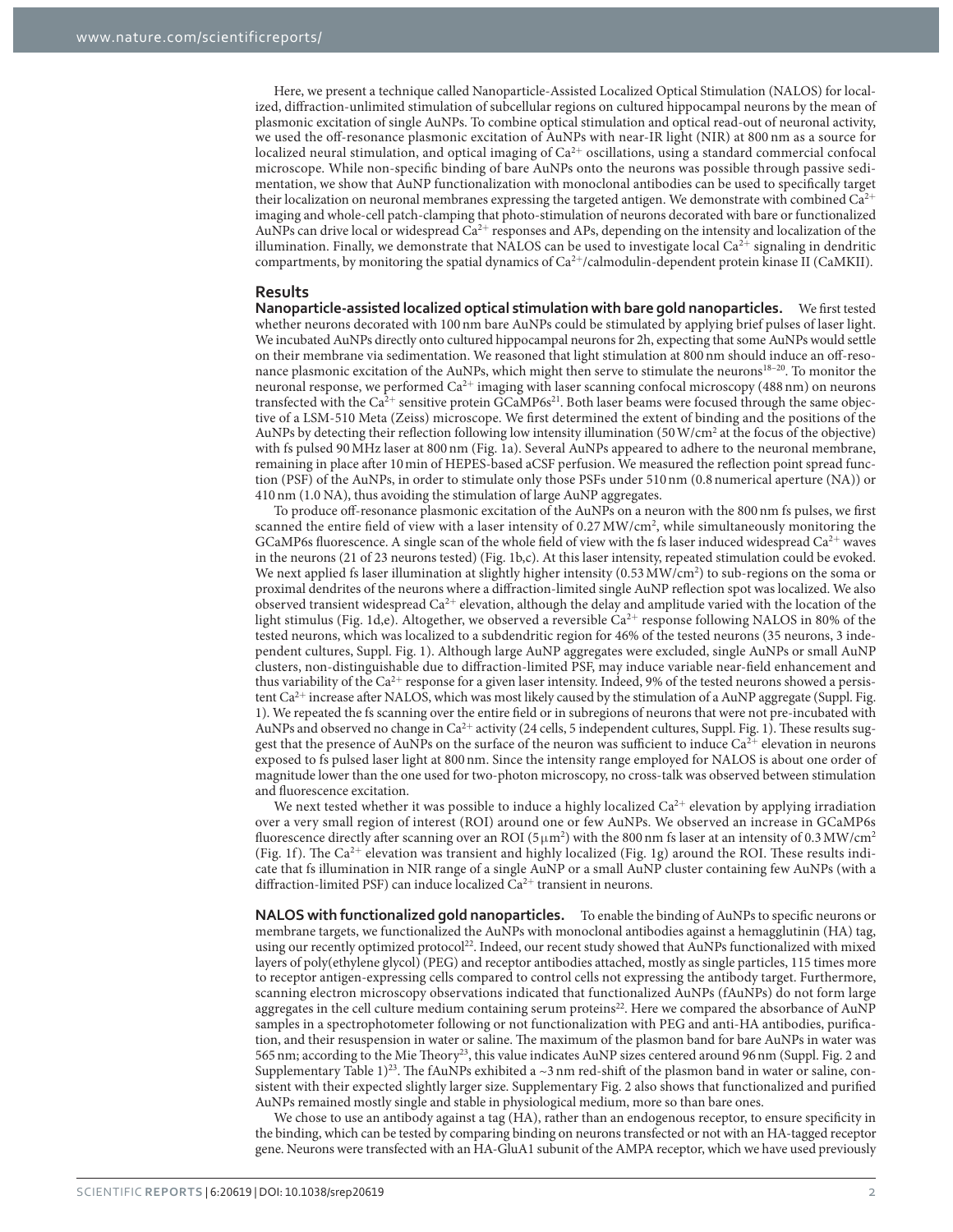

**Figure 1. Neuronal stimulation with illumination of bare AuNPs.** (**a**) Fluorescence of GCaMP6s (green) and reflectance at 800 nm of the AuNPs (red). The measured full width at half maximum (FWHM) of the reflection PSF of a single AuNP is shown in the upper left corner. (**b**) Representative example from 21 neurons of the change in GCaMP6s fluorescence following a single scan of the whole imaging field with the NIR fs laser, at the time points indicated by the dotted lines in (**c**). The labels "1, 2, 3" indicate the timing of the images corresponding to those in (**c**). (**c**)  $Ca^{2+}$  signal ( $\Delta$ F/F) over time in the respective colored regions marked in (**b**); red dotted lines indicate time of laser stimulation. (**d**,**e**) NALOS in a dendrite can trigger a cell-wide Ca2<sup>+</sup> transient. (**d**) Fluorescence of GCaMP6s and reflectance of the AuNPs (red) prior to (1) and after (2) NALOS in the white circle. (**e**)  $Ca^{2+}$  signal ( $\Delta F/F$ ) over time in the respective colored regions marked in (**d**); red dotted lines indicate timing of laser stimulation. (**f**,**g**) NALOS with lower intensity in a dendrite can trigger highly localized Ca<sup>2+</sup> transient. Same approach as in (**d**,**e**). Scale bars 10 μm. More detailed quantification of the observed  $Ca^{2+}$  after NALOS is shown in Suppl. Fig. 1.

with HA-tagged quantum dots to track receptor mobility<sup>24</sup>. The neurons were also co-transfected with GCaMP6s, allowing to examine not only the  $Ca^{2+}$  response, but also to determine visually the specificity of the binding of fAuNPs and targeted cells.

Following incubation and wash of the fAuNPs, we observed that their reflectance at 800 nm co-localized very specifically with the transfected fluorescent neurons, further confirmed by immunostaining the neurons with anti-HA antibodies (Fig. 2a,b and Suppl. Fig. 3). Furthermore, the aggregation phenomenon observed with bare AuNPs was clearly reduced, and the fAuNPs bound to the surface of the neurons were mobile, as observed before for GluA1 diffusing in the plasma membrane<sup>24</sup>. Thus, we continually monitored the position of the fAuNPs during the imaging to ensure that the localized stimulation remained on target on the transfected cells. The combination of fAuNPs with NALOS enabled the induction of repeated  $Ca^{2+}$  responses, confined around a single fAuNP, since no Ca<sup>2+</sup> response was detected in regions 5 μm away from the same fAuNP on a dendrite. The amplitude and length of the Ca<sup>2+</sup> transients were very similar for each of the 5 stimulation pulses (Fig. 2c–e). The results indicate that NALOS can be applied to fAuNPs, enabling the induction of local and repeated  $Ca^{2+}$  spikes (10 neurons, 6 independent cultures).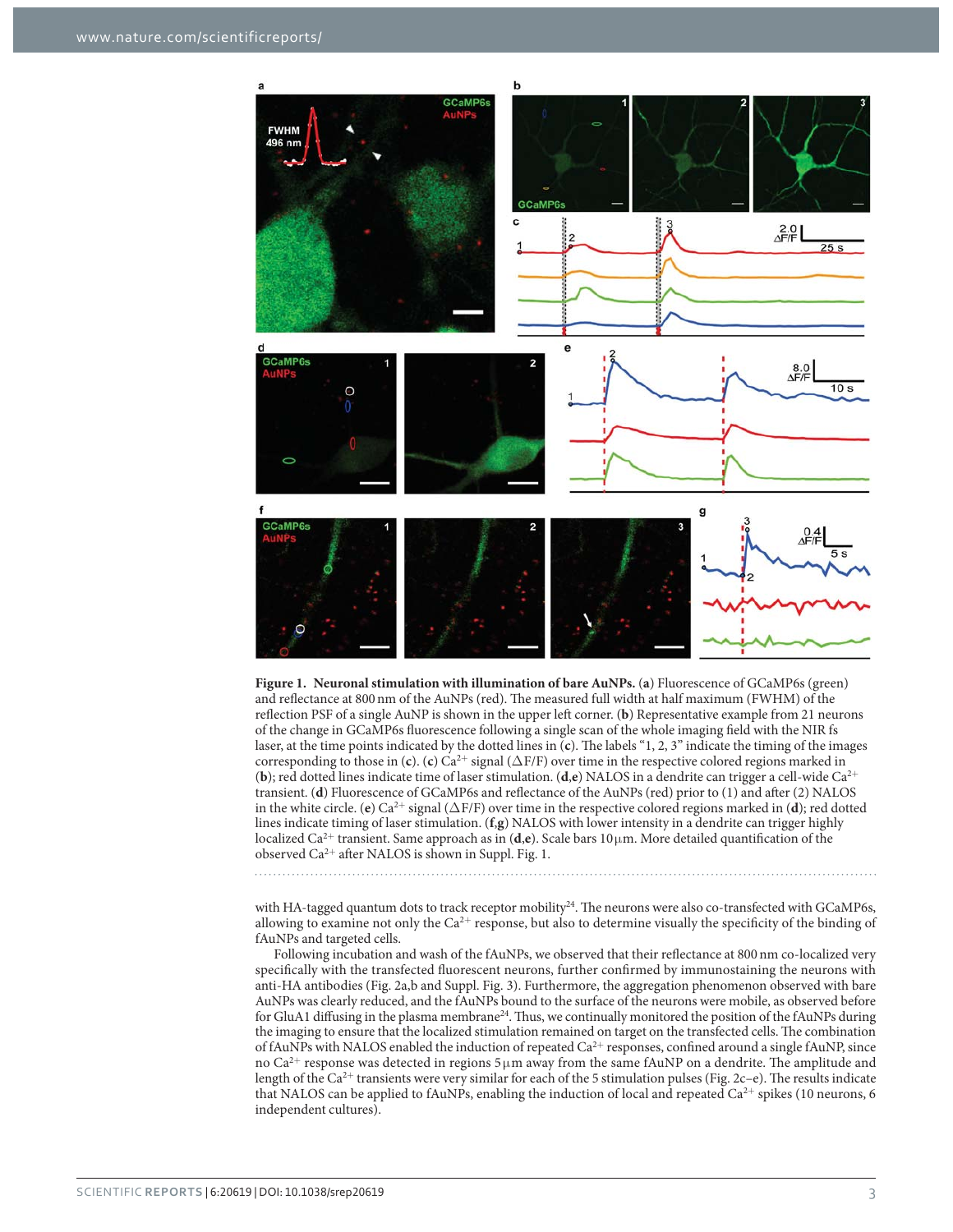

**Figure 2. NALOS with functionalized AuNPs.** (**a**,**b**) Representative neurons expressing (**a**) HA-GluA1 and GCaMP6s  $(n = 5)$  or (b) only GCaMP6s  $(n = 5)$  and incubated 90 min with fAuNPs, imaged as in Fig. 1. The right panels in (**a**) and (**b**) show the same neuron as on their left, following fixation and immunostaining for the Ha-tag (revealed with Alexa 546). Without the presence of the HA-GluA1, the fAuNPs (functionalized with monoclonal anti-HA antibodies) did not bind on the neurons. (**c-e**) NALOS with fAuNPs triggered localized and repeatable  $Ca^{2+}$  transients ( $n = 10$ ). (c) Other representative neuron transfected and imaged as in (a). (**d**) Magnification of the region marked in (**c**) for three consecutive time points (marked with 1, 2 and 3 on the graph in (**e**)); NALOS was applied on the region marked with a white circle. (**e**) Ca<sup>2+</sup> signal (ΔF/F) of the corresponding colored oval regions marked in (**c**), before and after NALOS at the time points marked by dotted lines. Scale bars  $(a,b)$  10  $\mu$ m and  $(c,d)$  5  $\mu$ m.

**Electrophysiological recordings during NALOS.** To further characterize the mechanism of NALOS, we combined the optical stimulation and imaging with whole-cell patch clamp recordings on GCaMP6s-transfected neurons, pre-incubated for 2h with AuNPs or fAuNPs. We first tested if an AP could be observed by stimulating a sub-region of the soma. At lower intensity (0.7 MW/cm<sup>2</sup>), a single pulse indeed could induce an AP, which was correlated with a widespread but small  $Ca^{2+}$  transient (Fig. 3a,b). Stimulation at higher intensity (1 MW/cm<sup>2</sup>) induced a stronger widespread  $Ca^{2+}$  transient and was characterized by a burst of APs (Fig. 3c,d).

We next tested whether the localized  $Ca^{2+}$  response observed in dendrites with NALOS was dependent on the generation of an AP, and whether any membrane current was evoked by NALOS. AP generation was inhibited using tetrodoxin (TTX,  $0.5 \mu$ M) but miniature post-synaptic currents remained. To induce a local response, we applied a laser scan of 0.4 – 0.5 MW/cm<sup>2</sup> (800 nm) in a small ROI around a AuNP on a proximal dendrite (Fig. 3e–h). One scan over the ROI was sufficient to induce a membrane depolarization that was correlated to a  $Ca^{2+}$  response localized to a region of 14.5  $\mu$ m<sup>2</sup>. Using a laser intensity in the range of 0.16–0.57 MW/cm<sup>2</sup> we could correlate the observed localized  $Ca^{2+}$  response with the recorded currents (Fig. 3i) (24 local stimulations, 11 neurons, 5 independent cultures). In presence of TTX, no reversible widespread  $Ca<sup>2+</sup>$  was observed and the evoked currents ranged from 25–320 pA. By contrast, the same laser stimulation on a region without AuNPs induced neither a Ca<sup>2+</sup> response nor a time-correlated membrane depolarization, although spontaneous synaptic activity could be measured (Fig. 3g,h) (32 local stimulations, 6 neurons, 2 independent cultures). These results indicate that NALOS on large ROIs on the cell body can be used to drive APs. Yet, NALOS on dendritic compartment was also able to drive local and small currents capable of inducing localized  $Ca^{2+}$  responses in presence of TTX.

**NALOS to investigate localized Ca<sup>2+</sup> signaling.** The capacity to induce localized Ca<sup>2+</sup> transients in somato-dendritic regions of neurons with NALOS prompted us to examine whether this approach could also serve to investigate local downstream signaling from  $Ca^{2+}$ . The enzyme CaMKII is a decoder of  $Ca^{2+}$  oscillations<sup>25</sup> and translocates dynamically to somato-dendritic domains exhibiting  $Ca^{2+}$  transients<sup>26</sup>. We performed NALOS on neurons expressing GFP-CaMKII27 and observed reversible and repetitive subcellular translocation of the enzyme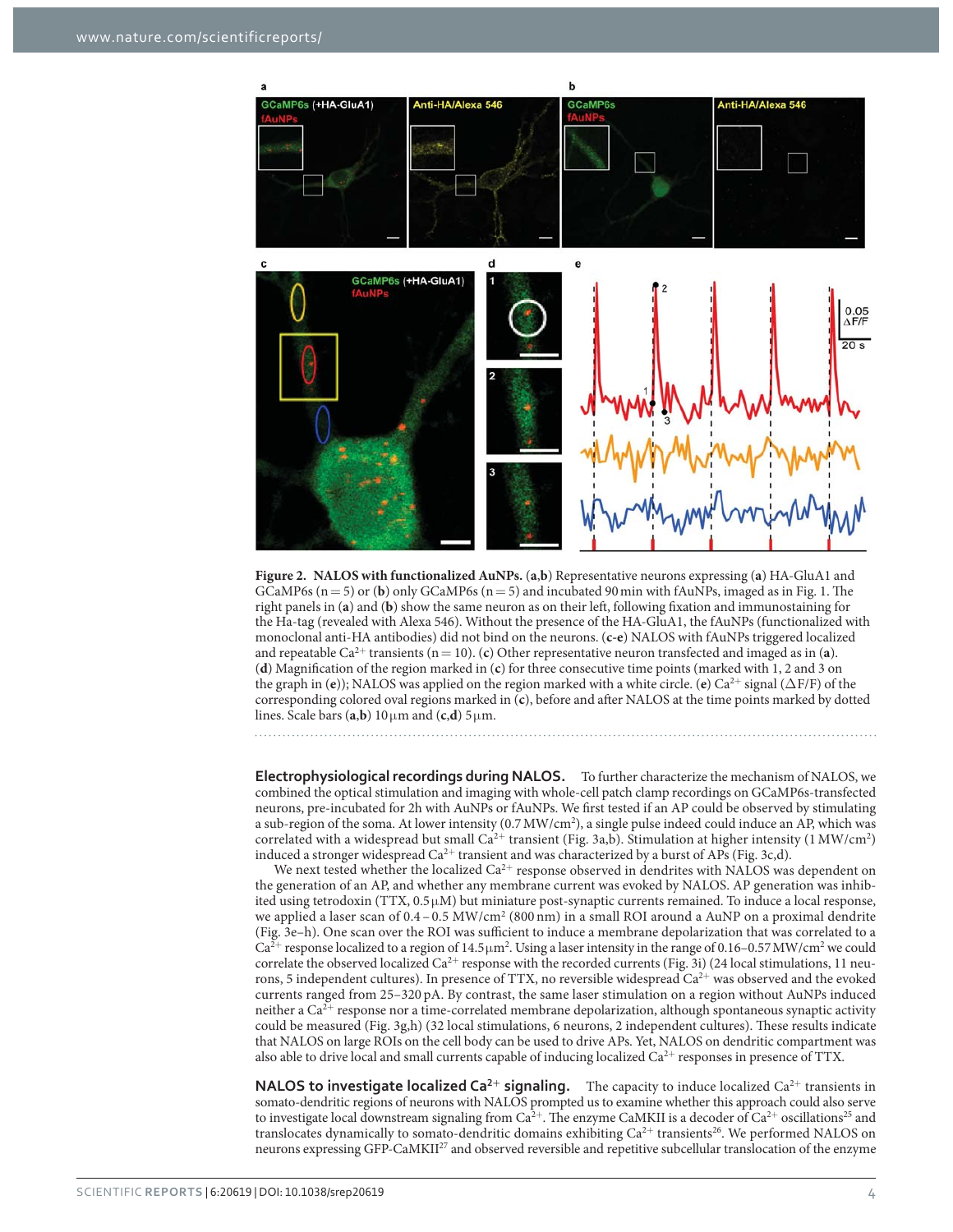

**Figure 3. Optical and electrophysiological recording during NALOS.** (**a**,**c**,**e**,**g**) Representative neurons transfected as in Fig. 2, and imaged after pre-incubation with AuNPs (**e**, or not: **g**) or fAuNPs (**a**,**c**), and simultaneously patch-clamped under whole-cell current clamp (8 neurons, 2 independent cultures) (**b**,**d**) or voltage clamp configurations (f: 24 ROIs, 11 neurons, 5 independent cultures; h: 32 ROIs, 6 neurons, 2 cultures). (**b**,**d**) Ca2<sup>+</sup> signal (Δ F/F) of the blue and red regions marked in (**a**,**c**) and voltage fluctuations over the same time (black trace). At lower stimulation intensity (0.7 MW/cm2 ) (**a**,**b**), NALOS induced a single AP (distinct from spontaneous synaptic events in that neuron) while higher stimulation intensity (1.0 MW/cm<sup>2</sup>) induced a burst of APs (**c**,**d**). (**f**) Top trace: Ca2<sup>+</sup> transient evoked by NALOS and measured in the dendritic region marked in red in (**e**); bottom trace: spontaneous miniature synaptic currents (in TTX). Note the larger current evoked by the NIR fs laser stimulus. (**h**) Top trace: in absence of AuNP, no Ca<sup>2+</sup> transient (measured in the stimulation ROI [white circles in g]) was evoked by the NIR fs laser, bottom trace: no current was evoked by NALOS in absence of AuNP (in all 32 ROIs from 6 neurons tested). (**i**) Correlation between the measured Ca2<sup>+</sup> and electrophysiological response. The measured Δ F/F was multiplied by the dendritic area for which a fluorescence increase above noise threshold (twice the standard deviation of the baseline) was observed. The observed  $Ca^{2+}$ response was generally higher for stronger evoked depolarization. Black squares represent the averaged  $(\pm$  SEM) responses for 3 grouped electrophysiological responses (25-50 pA, 50–110 pA, 110–320 pA). A linear fit of the data is shown in grey (slope  $0.15 \pm 0.05$ , Pearson's R = 0.51) (24 ROIs, 11 neurons, 5 independent cultures). The red dashed lines shown in (**b**,**d**,**f**,**h**) indicate the time point of laser stimulation. Stimulated area is indicated with a white circle in  $(a, c, e, g)$ . Scale bars  $(a) 10 \mu m$   $(c, e, g) 5 \mu m$ . Power range for  $e$ -i: 0.16–0.57 MW/cm<sup>2</sup>.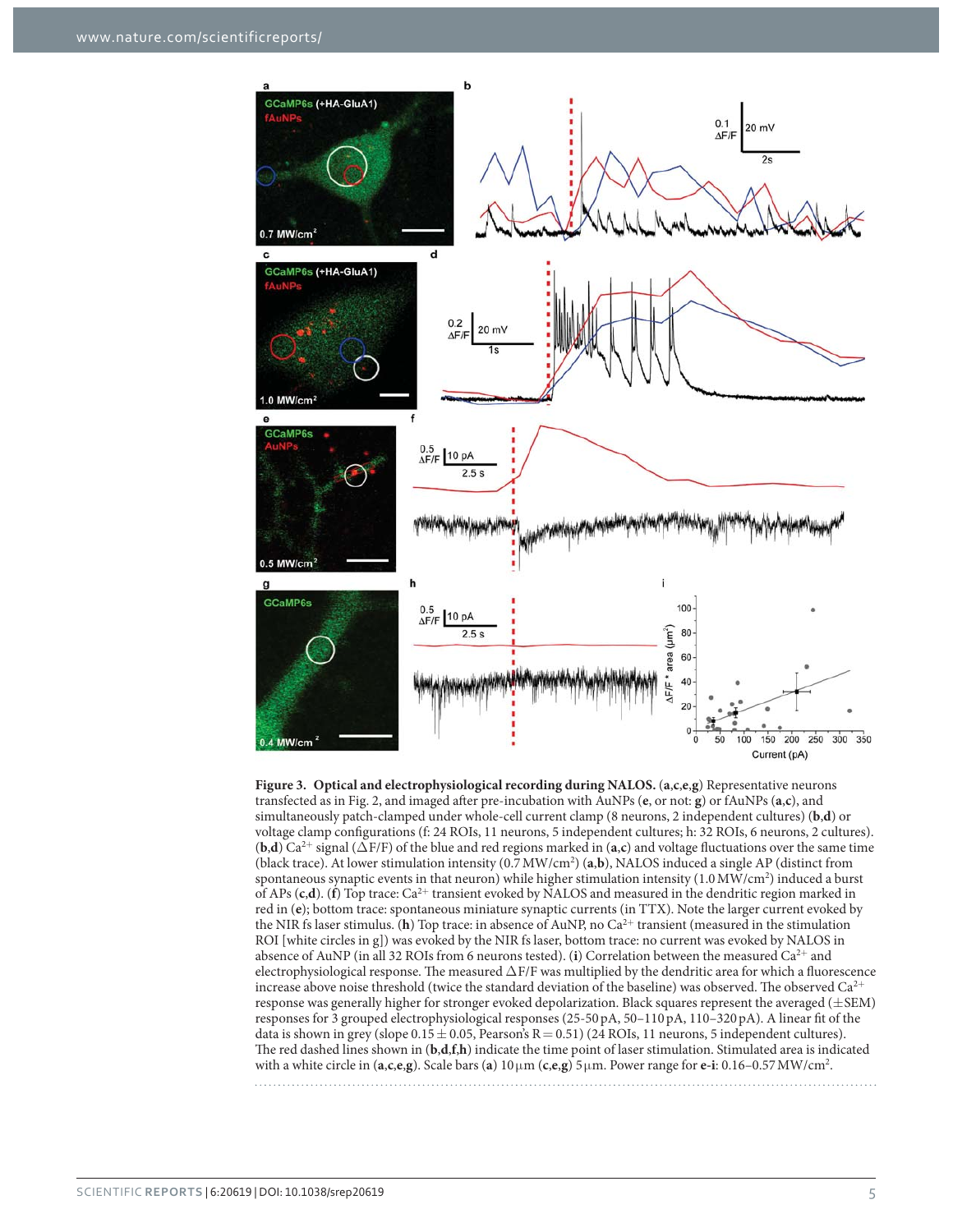

**Figure 4. CaMKII translocation to local dendritic domains stimulated by NALOS.** (**a**) Fluorescence of GFP-CaMKII (green) and reflectance of the AuNPs (red) before stimulation. (**b**) Magnification of the region marked in (**a**) for 8 different time points. The white circle shows the region of NALOS and the white arrows mark the region where GFP-CaMKII translocation was observed. Representative example of 18 neurons. (**c**,**d**) Neuron co-transfected with GFP-CaMKII and RCaMP1.07. (**c**) Fluorescence of GFP-CaMKII and reflectance of the fAuNPs before stimulation. (**d**) Fluorescence of RCaMP1.07 (top) and GFP-CaMKII (bottom) 1.5 s after the first stimulation. (**e**) Top trace: Ca2<sup>+</sup> levels measured in the yellow region marked in (**d**); bottom trace: Intensity of GFP-CaMKII in the same region. Representative example of 6 neurons. Note the spontaneous  $Ca^{2+}$  transient that precedes the 2nd stimulus, triggering a longer lasting Ca2<sup>+</sup> event and CaMKII response. White circle in (**c**) shows the region of photo-stimulation at the time points marked with dotted lines in (**e**). Scale bars 5 μ m.

(Fig. 4a,b). In dendrites of large caliber, it was possible to discern a microtubular pattern of translocation ( $n = 18$ ) (Fig. 4b), as previously described by Lemieux *et al.*26. Occasionally, membrane outgrowth was observed after repeated stimulation at the region of the stimulation (Fig. 4b). We compared the translocation response of CaMKII with  $Ca^{2+}$ signals, measured with RGCaMP1.07 during NALOS. Low stimulation intensity (0.58 MW/cm<sup>2</sup>) in a small ROI triggered a rapid and localized Ca<sup>2+</sup> transient accompanied by a slower and delayed translocation of GFP-CaMKII in the same region, while surrounding regions did not exhibit a  $Ca^{2+}$  transient, nor GFP-CaMKII translocation  $(n=6)$  (Fig. 4c–e). Spontaneous activity combined with NALOS induced a longer lasting Ca<sup>2+</sup> and CaMKII response (Fig. 4e, second stimulation). A similar sequence of events was observed during local synaptic activation of neurons<sup>26</sup>. Finally, NALOS with higher laser intensity (0.92 MW/cm<sup>2</sup>) stimulated a widespread Ca<sup>2+</sup> response, which triggered a long lasting translocation of CaMKII to spines throughout the dendritic arborisation (Suppl. Fig. 4). These results indicate that NALOS using low laser intensity can be used to investigate local dendritic  $Ca^{2+}$  signaling.

#### **Discussion**

In this study, we show that NALOS allows for localized stimulation of neuronal cells with high spatial and temporal precision. This was achieved by generating off-resonance excitation of single 100 nm AuNPs with a pulsed fs laser at 800 nm on small ROIs on cultured hippocampal neurons. In the absence of AuNPs, the fs laser did not induce any measurable effect on the cells. The size of the responding area appeared to be dependent on the created near-field enhancement and the resulting plasmon generation. With this method, we were able to monitor neuronal response after stimulation with two independent fluorescence detection channels, without observing any cross-talk between fluorescence excitation and AuNPs excitation. This would not have been possible with the use of a visible cw laser to illuminate AuNPs as reported previously<sup>14</sup>. Moreover, choosing NIR light instead of IR wavelength targeting water absorption<sup>4,5</sup> allowed the easy coupling of the stimulation and fluorescence excitation light on a standard commercial confocal fluorescence microscope. The laser intensity needed for stimulation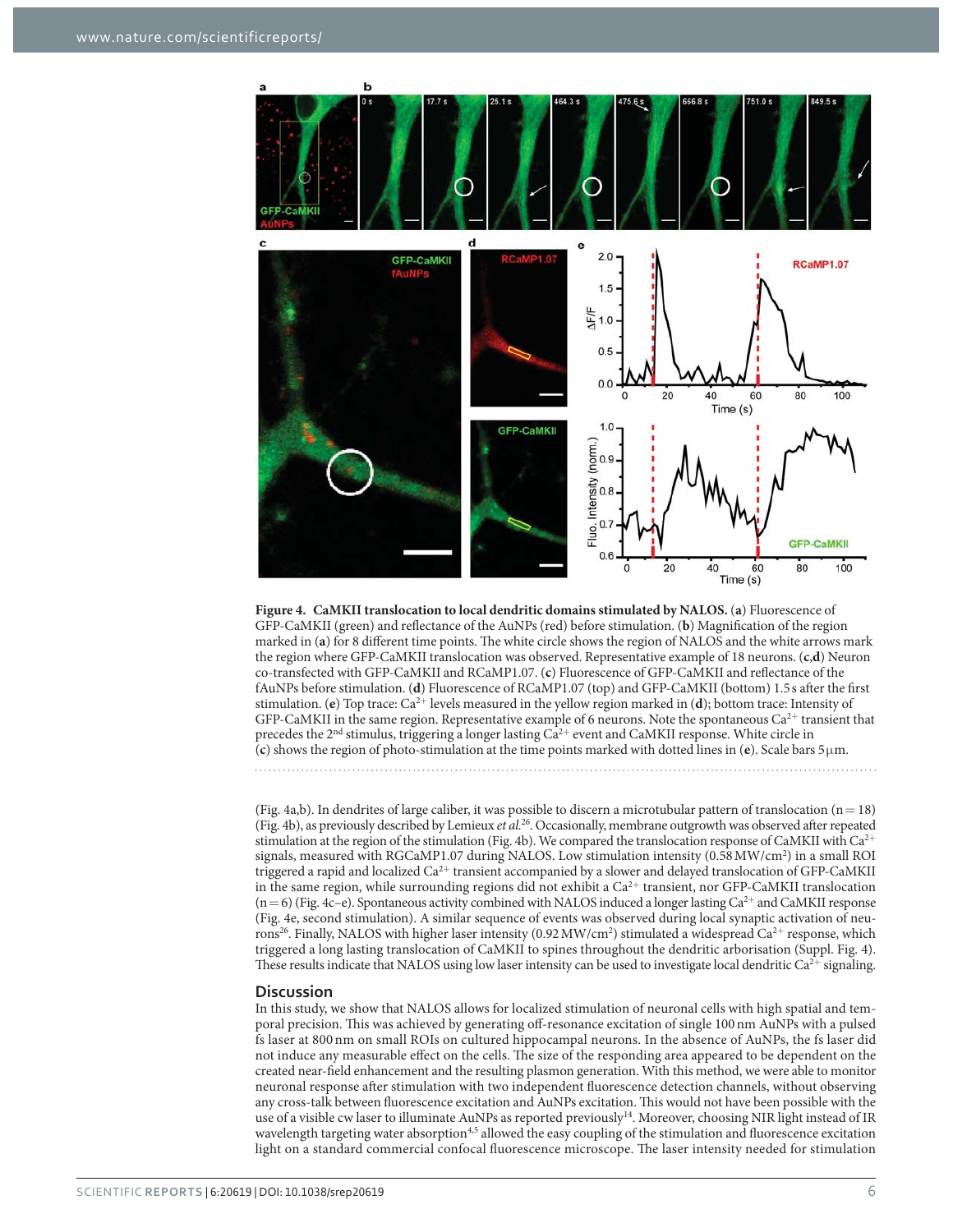(0.16-1.02 MW/cm<sup>2</sup>) was lower than what would be necessary for two-photon fluorescence excitation and therefore no cross-talk between the off-resonance plasmonic excitation of the AuNPs and the activity read-out with  $Ca<sup>2+</sup>$  imaging was observed. The use of NIR light for the excitation of the AuNPs is advantageous for combining the use of fluorescent proteins for monitoring molecular signaling. This provides an all-optical stimulation and molecular imaging approach at the subcellular level.

The functionalization of the AuNPs further increased the specificity of the method and its reproducibility by limiting substantially AuNP aggregation. It can also provide a means to target the AuNPs to specific cell types or even subcellular compartments that would express a specific transmembrane protein. We used an HA-tag antibody as proof of concept and to demonstrate specificity of the binding on transfected cells, but a specific antibody against an extracellular epitope of a native transmembrane protein could be used, avoiding the need for gene transfer. In such case, an organic rather than a genetically-encoded Ca<sup>2+</sup> indicator could be combined.

Since the size of the stimulated region depends of the presence of AuNPs, it is not diffraction-limited; thus future work combining NALOS with laser scanning super-resolution imaging techniques could allow diffraction-unlimited optical stimulation and recording of neuronal signaling in nanodomains. Furthermore, it is foreseen that the method could be extended to produce highly localized phenomena, such as heat, pressure wave or nanocavitation depending of the irradiation parameters and AuNPs characteristics as described in Boulais *et al.*20.

NALOS provides a method to study  $Ca^{2+}$  signaling in any small cellular compartments, without the need for caged neurotransmitters, such as caged glutamate, which needs to be used at very high concentration (mM), leading to high costs and potential off-target effects28 and is limited to synaptic stimulation. The extent of the  $Ca^{2+}$  response can be tuned by the laser intensity. However, beyond the threshold intensity, the  $Ca^{2+}$  response can become widespread. The ability to locally induce  $Ca^{2+}$  transient should provide a useful approach to study  $Ca^{2+}$ signaling in various subcellular compartments of neurons or other cell types. For example, NALOS could serve to investigate the mechanisms of  $Ca^{2+}$ -induced  $Ca^{2+}$  release from internal stores,  $Ca^{2+}$ -dependent growth and structural remodeling,  $Ca^{2+}$ -regulated local translation,  $Ca^{2+}$ -dependent kinase activation, and several more. We tested the effect of inducing local Ca<sup>2+</sup> transients on CaMKII signaling in neuronal dendrites, since this enzyme was shown to exhibit a dynamic translocation to dendritic domains where  $Ca^{2+}$  activity was spontaneously high<sup>26</sup>. Evidence suggested that this local dendritic translocation of CaMKII, mediated by a microtubular interaction, supports local synaptic plasticity<sup>26</sup>. The reproduction of a local dendritic translocation of CaMKII to a specifically targeted area with NALOS demonstrates the usefulness of the approach and further supports the role of CaMKII in decoding spatial and temporal patterns of  $Ca^{2+}$  signals in cells. By contrast, the production of a widespread Ca2<sup>+</sup> signal with stronger local stimulation reproduced an effect observed by Rose *et al.*29 of widespread translocation of CaMKII to multiple spines.

Bezanilla and colleagues showed that diode laser-induced heating of a patch of cell membrane activates a measurable capacitive current<sup>4</sup>, a process enhanced with AuNPs, which can enable controlled membrane depolarization and generation of APs<sup>14</sup>. To drive repetitive APs, the authors used a high amount of AuNPs bound to the cells and applied a 1 ms on-resonance 532 nm laser stimulus over a significant portion, if not all, of the soma of dorsal root ganglion neurons. With NALOS, we also observed a small evoked current, likely also a capacitive one. We did not attempt to produce repetitive APs with 800 nm fs laser pulses, however with laser scanning over a small somatic area, it was possible to induce one or few APs, depending on the intensity. The effectiveness of the stimulation to drive APs varied with the ROI dimensions and the movement of the AuNPs inside the ROI. Our results suggest that instead of scanning over sub-cellular regions with a strongly focussed laser beam, photo-activation of the entire neuronal soma using a lower NA objective and lower intensity 800 nm light might also serve to drive APs at controlled frequency in neurons.

NALOS could serve as a complement to several light-dependent methods to control neuronal activity and cell signaling. It may be used in non-genetically altered cells, taking advantage of functionalization, or combined with genetically-encoded targets to select the cell type to be studied. The probably most useful feature is the capacity to target small subcellular domains for photo-stimulation at reasonably low light regime in NIR range. In addition to  $Ca<sup>2+</sup>$  signaling, other local activity-dependent processes might also be available for investigation with this method.

#### **Methods**

**Rat hippocampal cultures, plasmids, and transfection.** The preparation of cultured dissociated hippocampal neurons was described previously27,30. Before dissection of hippocampi, neonatal rats were sacrificed by decapitation, in accordance to the procedures approved by the animal care committee of Université Laval. The dissociated cells were plated on poly-p-lysine-coated glass coverslips (12 or 18 mm) at a density of 4225 or 860 cells/mm<sup>2</sup> respectively. Growth media consisted of Neurobasal and B27 (50:1), supplemented with penicillin/ streptomycin (50 U/mL; 50 μg/mL) and 0.5 mM L-GlutaMAX (Invitrogen). Fetal bovine serum (2%; Hyclone) was added at time of plating. After 5 days, half of the media was changed without serum and with Ara-C ( $5 \mu$ M; Sigma-Aldrich) to limit proliferation of non-neuronal cells. Twice a week thereon, half of the growth medium was replaced with serum- and Ara-C–free medium. The neurons were transfected at 11–14 days *in vitro* (DIV) with Lipofectamine 2000 (Invitrogen) as described previously<sup>27</sup>. For Ca<sup>2+</sup> imaging, plasmids encoding GCaMP6s<sup>21</sup> and RCaMP1.07 (gift of J. Nakai) were transfected 1 day prior to measurements. CaMKII was tagged with a monomeric GFP as described previously<sup>27</sup>.

**Confocal imaging and laser-induced stimulation.** NALOS and confocal imaging were performed on a confocal laser scanning microscope (LSM 510, Zeiss). Neurons were imaged in HEPES-aCSF (pH 7.4) using a perfusion system with temperature adjusted to 29–30 °C, either an open chamber (for simultaneous electrophysiological recording) or closed custom-made superfusion imaging chamber. GCaMP6s or RGCaMP1.07 were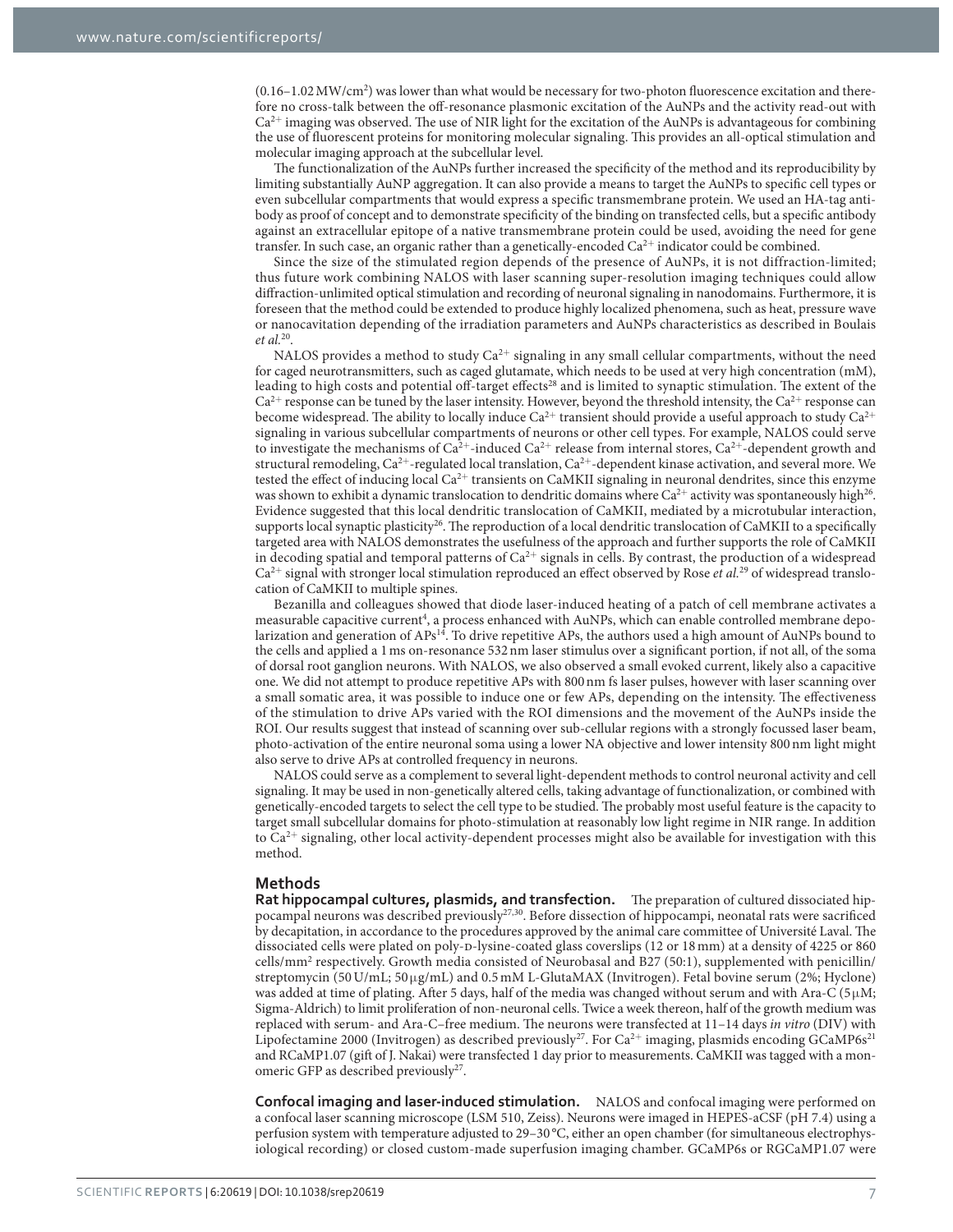used as probes for  $Ca^{2+}$  imaging. GCaMP6s and GFP-CaMKII were excited with a continuous wave 488 nm Argon laser and detected with a 500–530 nm bandpass filter. RGCaMP1.07 was excited with a continuous wave 543 nm Helium-Neon laser and detected with a 565–615 nm bandpass filter. Off-resonance plasmonic excitation of the AuNPs was achieved with a fs pulsed Ti:Sapphire laser at 800 nm with a diffraction-limited PSF (90 MHz, 140 fs, Chameleon, Coherent). For the experiments combining NALOS and current clamp recording, a similar LSM confocal microscope was used with a 80 MHz pulsed Chameleon Ti:Sapphire laser at 800 nm. The power of the laser after the objective was tuned between 0.5 and 2 mW, which corresponds to a focal spot intensity of 0.27-1.02 MW/cm<sup>2</sup> when using a 0.8 NA water immersion objective. When using 18 mm glass coverslip combined with a closed perfusion chamber, a 1.0 NA oil immersion objective was used and the laser intensity was adjusted to obtain the same focal intensity. For NALOS, a single scan over a ROI was performed with a pixel dwell time varying between 1.3 and  $6.4 \mu s$ . The excitation of GCaMP6s with a laser at 488 nm had no measurable effect on the neurons with AuNPs at the imaging intensity of 0.2-0.9 kW/cm<sup>2</sup>.

Imaging of the AuNPs was performed in reflectance mode by taking advantage of the small transmittance of the excitation filter at 800 nm. The reflected light was detected using a long pass filter (LP 560). With this method, the position and the movement of the AuNPs could be monitored during the entire experiment. The resulting power of the 800 nm fs laser at the back aperture of the objective was less than 100 nW and therefore insufficient to generate AuNP-induced stimulation. However, when imaging RGCaMP1.07 and GFP-CaMKII, a band pass filter (BP565–615) blocking 800 nm light was used for the red detection channel and therefore the reflection of the AuNPs could not be detected during the fluorescence measurements. In this case, mapping of the AuNPs positions was performed prior to the measurement.

**Functionalization of the gold nanoparticles.** Rat monoclonal anti-HA antibodies (clone 3F10, 150 kDa, Roche Diagnostics) were tethered to AuNPs using heterobifunctional PEG linkers by using the strong covalent binding between sulfur and gold<sup>22,31,32</sup>. The anti-HA antibodies were added to a solution of orthopyridyl disulfide-PEG-*N*-hydroxysuccinimide (OPSS-PEG-NHS, 5kDa, Nanocs) in aqueous Na<sub>2</sub>CO<sub>3</sub> 10 mM pH 8.5 (100 μ g/mL, antibodies/OPSS-PEG-NHS molar ratio: 1:1.89). The PEG-antibodies solution was mixed by vortexing and kept at 4 °C during 3h. Aliquots of the solution were kept at − 20 °C until use. fAuNPs were prepared following our previously reported procedure<sup>22</sup>. An aqueous solution of citrate-coated AuNPs (2 mL) was treated with Na<sub>2</sub>CO<sub>3</sub> 10 mM pH 8.5 (212 µ L) and the solution of PEG-antibodies (10 µ L) at 4 °C during 1h. Then, an aqueous solution of 50  $\mu$ M PEG-SH (5 kDa, 247  $\mu$ L, Nanocs) was added to the suspension to block the remaining free sites on the Au surface at 4 °C during 1h. The suspension was purified by centrifugation at 5000 rpm during 2 min. The supernatant was removed and replaced with Neurobasal and B27 (50:1) or phenol red-free Dulbecco's Modified Eagle's Medium (DMEM, Invitrogen). Aliquots of the unpurified or purified mixtures in DMEM (320μL) were treated with water or 10% NaCl (35.5μL) at 4°C during 30 min and analyzed by UV-visible-NIR spectroscopy in a 96-well plate. The absorption spectra (400 to 800 nm, 2 nm step) were acquired with an Epoch microplate spectrophotometer (BioTek Instruments) controlled with the Gen5 Data Analysis software version 1.11.5. A blank spectrum (solvent without NPs) was subtracted from each sample spectrum.

**Gold nanoparticle incubation.** Prior to imaging, incubation for 2h of the AuNPs onto the neurons inside the incubator allowed for sufficient sedimentation<sup>33</sup>, while incubation 90 min was sufficient for specific binding of the fAuNPs. For AuNPs passive sedimentation,  $50 \mu L$  of the stock solution ( $50 \mu g/mL$ , 100 nm diameter, Nanopartz, A11-100-CIT-100, 5.71  $\times$  10<sup>9</sup> AuNPs/mL,  $\varepsilon = 1.1 \times 10^{11}$  M<sup>-1</sup>cm<sup>-1</sup>, potential zeta  $-46$  mV) was mixed with 50 μL of neurobasal cell culture medium and added dropwise to the cells. For specific binding, fAuNPs solution was centrifuged at 2000 rpm during 2 min and the fAuNPs were resuspended in neurobasal culture medium.  $100 \mu$ L of this solution was then added to the cells for 1 to 2 h incubation. Longer incubation times increased non-specific binding. The AuNPs and fAuNPs solutions were kept at 4 °C and experiments with fAuNPs were performed within 2 weeks after fAuNPs synthesis.

**Electrophysiological recording.** Whole-cell voltage-clamp and current-clamp recordings were obtained from visually identified pyramidal cells. For recordings, the glass pipettes of 3.5–5 M $\Omega$  were filled with a solution containing the following (in mM): 96 CsMeSO<sub>3</sub>, 20 CsCl, 10 diNa-phosphocreatine, 10 HEPES, 2.5 MgCl<sub>2</sub>, 0.6 EGTA, 4 ATP-Tris, 0.4 GTP-Tris, pH 7.28; 245 mOsm/L for voltage clamp and 111 KMeSO<sub>3</sub>, 10 diNa-phosphocreatine, 10 HEPES, 2.5 MgCl<sub>2</sub>, 2 ATP-Tris, 0.4 GTP-Tris, pH 7.25; 240 mOsm/L for current clamp. Data acquisition (filtered at 1.8–2 kHz and digitized at 10 kHz) was performed using a Multiclamp 700B amplifier and the Clampex 10.6 software (Molecular Devices). Data were analyzed using Clampfit 10.2 (Molecular Devices) and Igor Pro (WaveMetrics).

 $Ca<sup>2+</sup>$  **imaging analysis.** Analysis of the Ca<sup>2+</sup> fluctuations was done as described previously<sup>26</sup> to obtain background corrected  $\Delta F/F$  fluorescence traces. For the correlation with electrophysiological measurements, the measured maximal value of Δ F/F was multiplied by the dendritic area for which a fluorescence increase above noise threshold (twice the standard deviation of the baseline) was observed. The area of fluorescence increase was measured using the software Fiji<sup>34</sup> and data analysis was done with the software Origin2015.

#### **References**

- 1. Fenno, L., Yizhar, O. & Deisseroth, K. The development and application of optogenetics. *Annu. Rev. Neurosci.* **34,** 389–412 (2011).
- 2. Deisseroth, K. Optogenetics. *Nat. Methods* **8,** 26–29 (2011).
- 3. Matsuzaki, M. *et al.* Dendritic spine geometry is critical for AMPA receptor expression in hippocampal CA1 pyramidal neurons. *Nat. Neurosci.* **4,** 1086–1092 (2001).